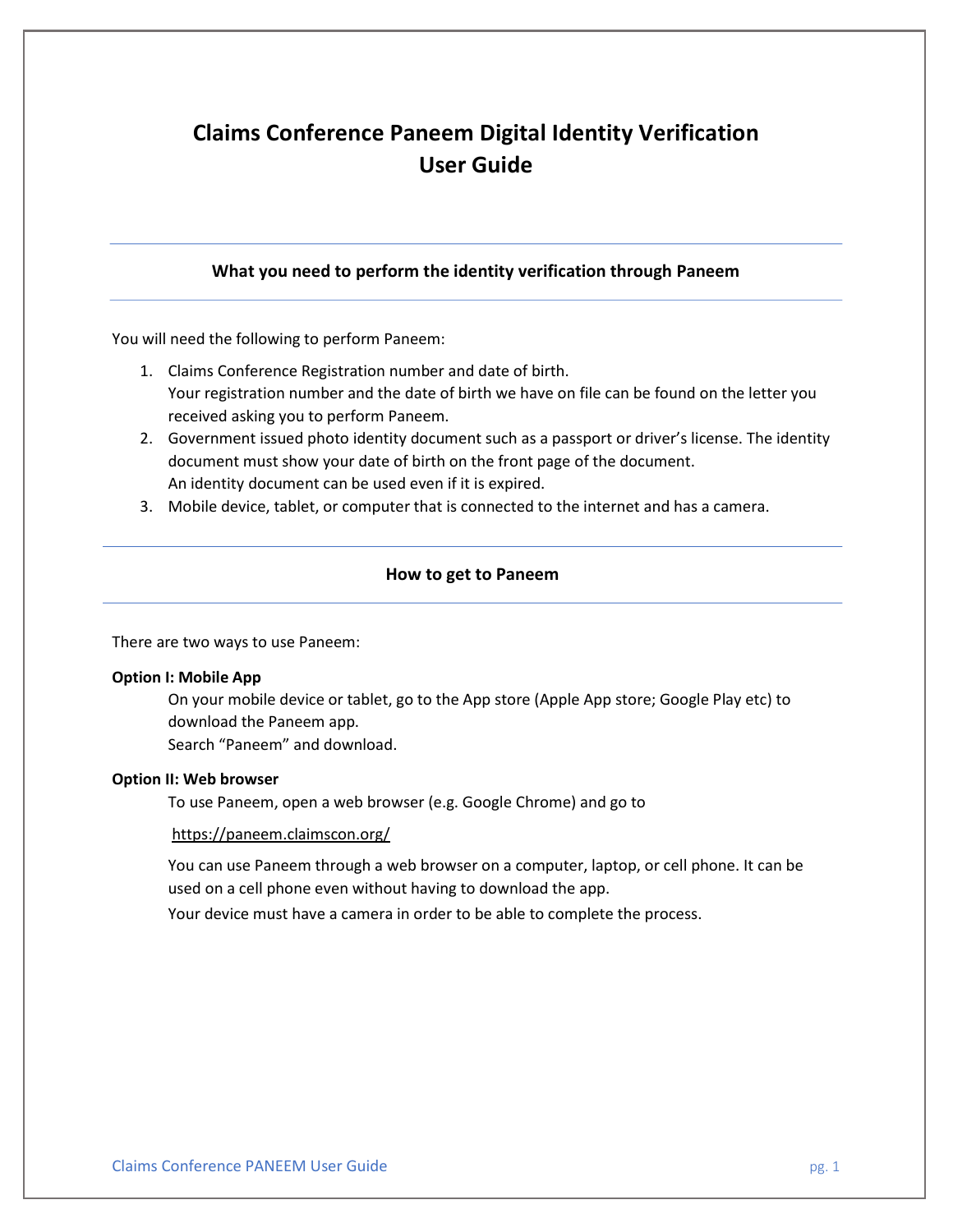#### How to log into Paneem

Log into Paneem by entering your Claims Conference Registration Number and date of birth.

## Use the date format MM/DD/YYYY.

Registration number and the date of birth associated with your claim is noted on the letter asking you to do Paneem.

If this information is not available to you or you are having trouble logging in, please contact us.

|                                         | 文 English =                                                                                                                                                                                                                                                                                                                                                                         |
|-----------------------------------------|-------------------------------------------------------------------------------------------------------------------------------------------------------------------------------------------------------------------------------------------------------------------------------------------------------------------------------------------------------------------------------------|
|                                         |                                                                                                                                                                                                                                                                                                                                                                                     |
|                                         | Welcome to the Claims Conference PANEEM<br>app.                                                                                                                                                                                                                                                                                                                                     |
| Registration Number 0/7.*               |                                                                                                                                                                                                                                                                                                                                                                                     |
| Should be coachly 7 statis ning         |                                                                                                                                                                                                                                                                                                                                                                                     |
| Deteror peint BBADGPYPYY"<br>01/01/1945 | a                                                                                                                                                                                                                                                                                                                                                                                   |
| BEGINDED A                              |                                                                                                                                                                                                                                                                                                                                                                                     |
|                                         | During this procedure you will be able to certify your                                                                                                                                                                                                                                                                                                                              |
|                                         | identity by taking a picture of your face and taking a<br>picture of your government issued photo identity<br>document (Passport, driver's license, or national ID).<br>This system is secured and complies with<br>international data protections and regulations (For<br>more information: read the terms and conditions.<br>provided during the process of verification). PANEEM |

## Starting the verification process

Enter your contact information (either email or cell phone number). Once the verification process is successfully completed, a confirmation message will be sent to you (this process may take up to 48 hours).

Mark the three checkboxes; the 'Start verification' button will appear.





You may be prompted to permit the use of your camera for this process.

(If the verification process is not starting but the window asking to allow the use of the camera does not appear automatically, you may have to click on the lock icon in your browser's address bar to permit the use of your camera.)

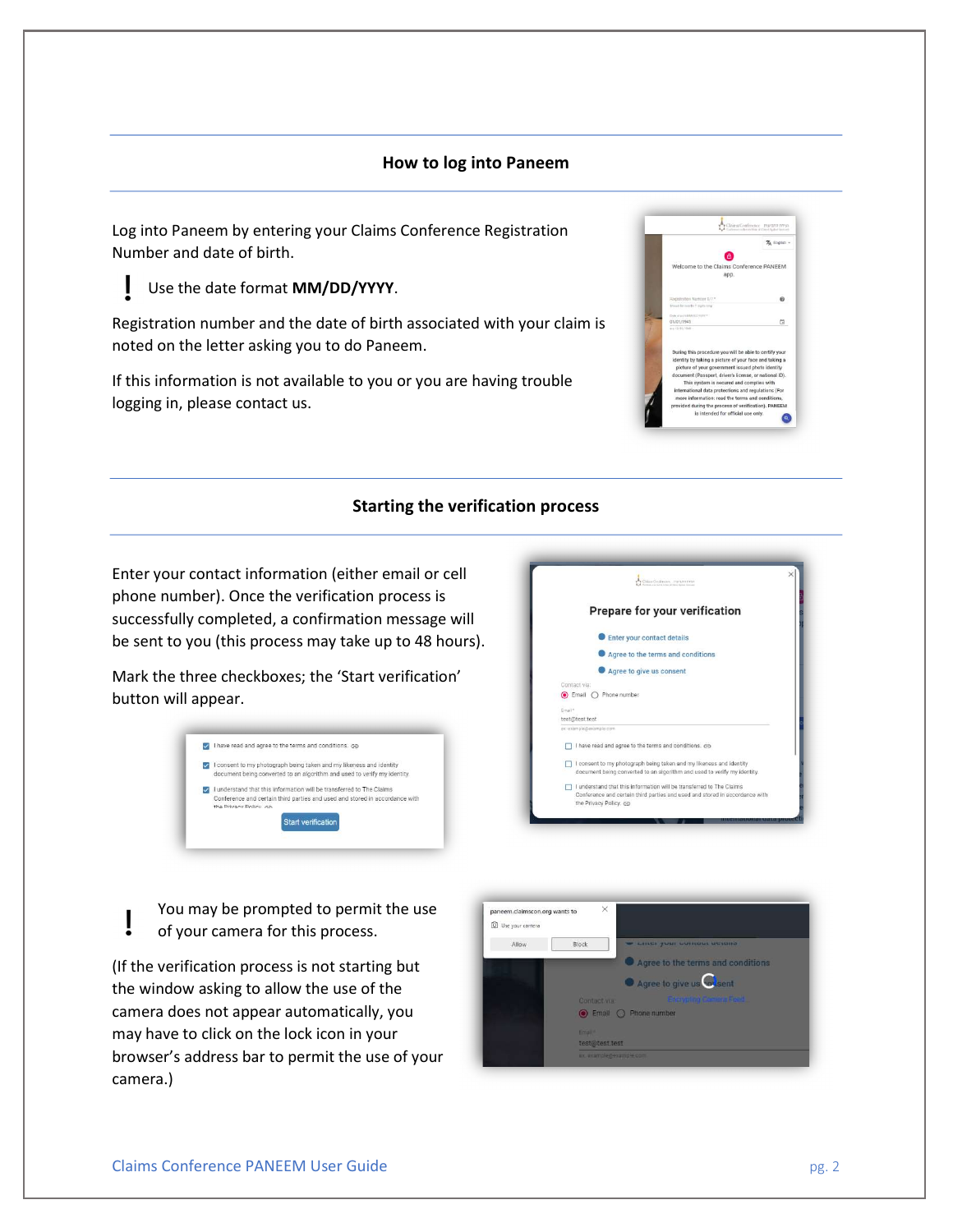## Taking the video

Paneem will ask you to take a selfie video.

When your face appears completely inside the oval frame, click the 'I'm ready' button and follow the instructions. You will be asked to move back or forth to take a very short selfie video.

If Paneem is not able to record the video, an error message will appear explaining the issue.

Click the 'Try Again' button to attempt taking another video.







If you are not succeeding in taking the video, click 'Yes' when asked if you are 'Having trouble?'.

You will now be able to take a photograph (instead of a video). Simply make sure that your face appears within the oval frame and stay still to take the picture. If you



are using a cell phone, you will now also be able to switch between the front and back camera of your device. Please note, in the mobile version, you take a picture by tapping the screen.

## Tips on how to successfully complete the face scan:

- Ensure that there is good lighting (not too dark or too bright)
- Remove anything that obscures your face (hat/glasses/mask)
- Lean mobile device against a flat surface if it is difficult to hold it still
- Sit directly across from the mobile device to face the camera with your full face in view
- Wipe the camera with a tissue to remove blur